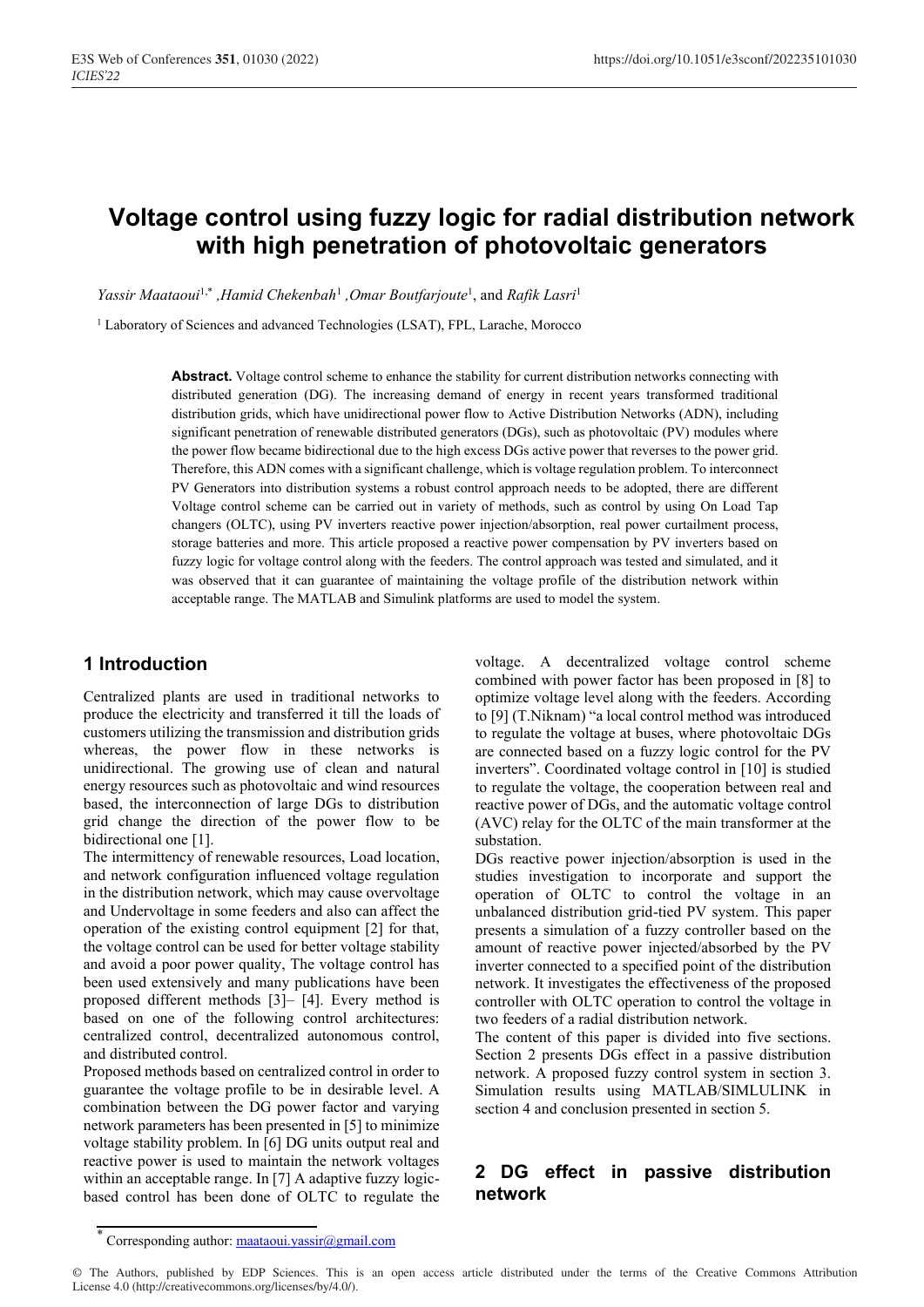In a distribution network that contains only loads, the power is delivered to the customers from the main substation transformers, and thus the voltage control is based on unidirectional power flow. However, by incorporating photovoltaic DGs into the network, the validity of one direction of power flow is no longer guaranteed. The DG's real and reactive output power affect the network voltages along with the feeders, this is reflected in overvoltage or undervoltage caused by the unbalance between generation at DG or load variation can be investigated with the two-bus system. Figure1 represents A simplified model of a line section where a DG is connected at the load bus. VS stands for the voltage at the secondary of the distribution transformer at the main substation, VG is the receiving end voltage where the photovoltaic DG is connected. R and X represent the resistance and the reactance respectively of the distribution line, OLTC represents the on-load tap changing transformer. P and Q stand for the real and reactive power flowing across the line respectively, the real and reactive powers of the customer load are PL and  $Q_L$ .  $P_G$  and  $Q_G$  are the real and reactive powers generated by the Photovoltaic DGs.



**Fig. 1.** A simple line section modeling.

Figure 2 shows the Simplified network phasor diagram that representing the voltage drop characteristics.



**Fig. 2.** Voltage phasor diagram in a two-bus power system.

The feeder's resistance is R, and its reactance is X, VS is the voltage at the secondary of the distribution transformer at the substation, VG is the voltage at the connection point of photovoltaic DG, IR is the feeder current,  $\delta$  the voltage angle between VS and VG, and  $\phi$ phase angle between VS and IR. by using the phasor diagram of voltages photovoltaic DG voltage can be obtained as:

$$
\widehat{VG} = \widehat{VS} = \widehat{I}(R + jX) \tag{1}
$$

 $\hat{I} = \frac{P - jQ}{\hat{V}C}$  $\frac{-y}{\widehat{v}G*}$  (2)

$$
\widehat{\Delta V} = \frac{RP + XQ}{\widehat{V}G*} + j\frac{XP - RQ}{\widehat{V}G*} \tag{3}
$$

The voltage angle is extremely small; hence the voltage drop across the feeder can be approximately equal to the voltage drop's real part. Thus, the equation (3) can be approximated as:

$$
|\Delta V| \approx \frac{RP + XQ}{VG} \tag{4}
$$

$$
|\Delta V| \approx \frac{R(PG - PL) + X(QG - QL)}{VG} \tag{5}
$$

By increasing DGs real power injection into the network without any demand on the network, the generation has been restored to the substation, Equation (1) shows VG is greater than VS due to the reverse power flow along the feeder from the DGs towards the substation, therefore, the voltage rises above the upper limit.

To mitigate voltage rise caused by the DGs, there are different solutions, reducing the voltage at the substation, using voltage regulators, installing energy storage systems, allowing curtailment of the DGs, and allowing the absorption of reactive power at DGs. This work is proposed to use the reactive power of photovoltaic DG units to limit the voltage variation along the feeder.

#### **3 Proposed fuzzy control system**

In this section an optimal fuzzy-based reactive power scheme is proposed to mitigate the voltage drop or rise in certain feeders due to photovoltaic DG real and reactive power output and also loads variation. The principal reason of using fuzzy logic, it can deal with ambiguous information and map the input with the output even if they were related by nonlinear relations, as well as the decision process of the Fuzzy Logic Controller (FLC) is fast.

The fuzzy controller block scheme is presented in Figure.3. which consider the voltage measurements of the buses connected to DG. These buses are the most which suffer from voltage stability problem. These voltage measurements are collected and compared with reference voltage which is 20KV, then DG units injected or absorbed an amount of reactive power that used to adapt the voltage buses with the reference voltages.



**Fig. 3.** The proposed fuzzy reference of photovoltaic DG.

The current thought of the feeder is: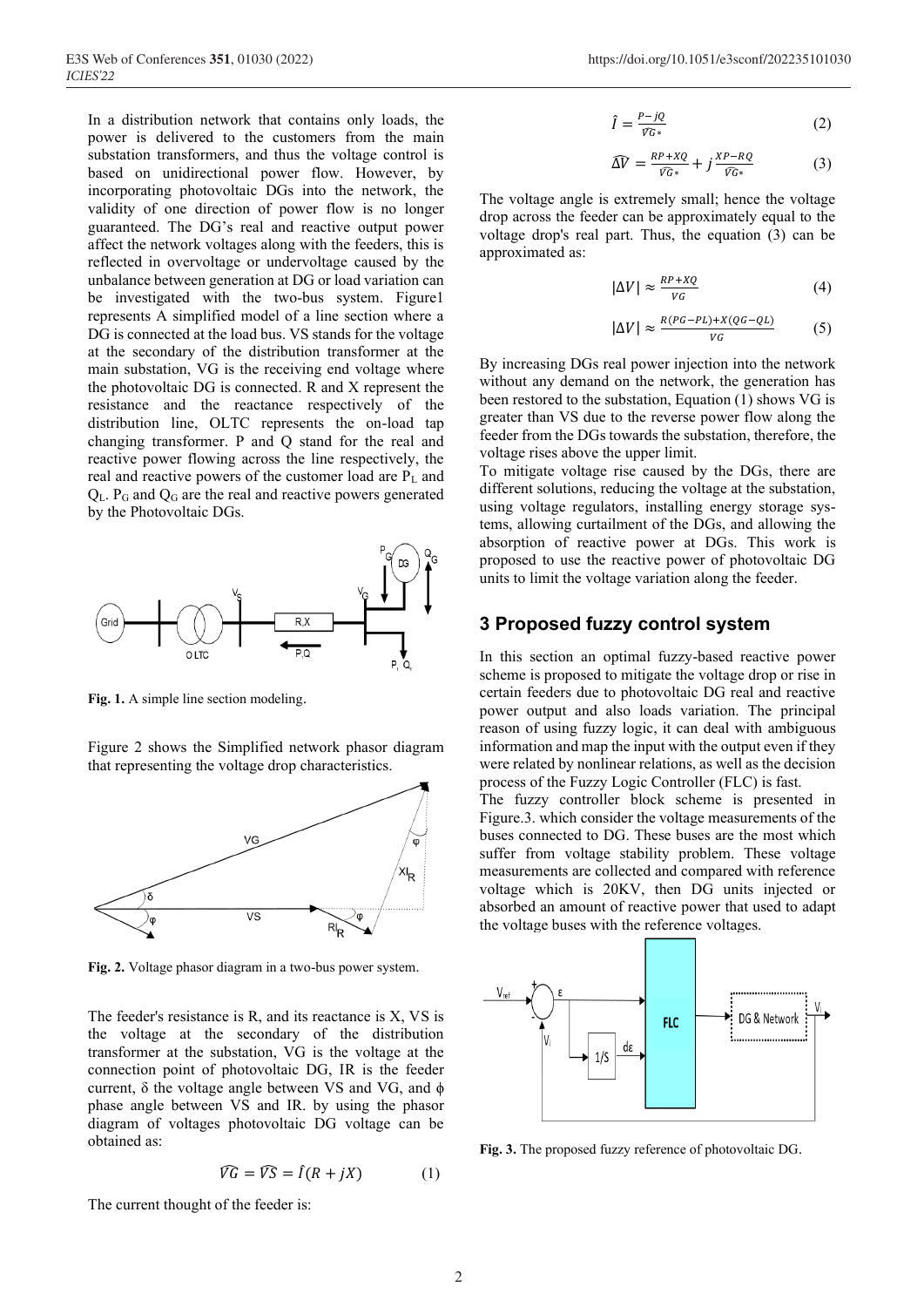The photovoltaic DG unit injects or absorbs reactive power in the network to change the voltage at buses. The fuzzy controller for the photovoltaic DG unit has two inputs, the first can be noted voltage error ε, it presents the difference between the voltage of the bus where it is connected and the reference voltage, whereas the second input is the variation of the voltage error dε, and the output of the fuzzy controller determines the amount of reactive power Qm for increase or decrease the voltage at the DG bus.

The rule base for the DG units can be summarized in Table 1.

| <b>Table 1.</b> The fuzzy rules |  |  |  |  |
|---------------------------------|--|--|--|--|
|---------------------------------|--|--|--|--|

| dε<br>ε   | VN      | N  | Z           | P    | <b>VP</b> |
|-----------|---------|----|-------------|------|-----------|
| <b>VN</b> | $_{I+}$ | I+ | $_{\rm I+}$ |      | Η         |
| N         | I+      | I+ |             | Н    | Н         |
| Ζ         | Н       | Н  | H           | H    | Н         |
| P         | Α       | Н  | Α           | $A+$ | $A+$      |
| <b>VP</b> | Η       | Α  | $A+$        | $A+$ | $A+$      |

It can be read as follow:

- "IF the  $ε$  is NG AND dε is NG THEN the inject the reactive power".
- "IF the ε is P AND dε is P THEN absorb the reactive power".
- "IF the  $ε$  is  $Z$  AND dε is  $Z$  THEN the hold the reactive power".

Where (VN, N, Z, P, VP) are respectively: Very Negative, Negative, Zero, Positive, and Very Positive.

And (I+, I, H, A, A+) are respectively: Inject Plus, Inject, Hold, Absorb, and Absorb Plus.

The membership functions used for ε, dε and Qm are shown in figure.4, figure.5 and figure.6 respectively. Five membership functions that is, "VN", "N", "Z", "P", and "VP" have been used for controller inputs and also five membership functions for the controller output that is, "I+", "I","H", "A", and "A".



**Fig. 4.** Input membership function- Error.



**Fig. 5.** Input membership function- Error variation.



**Fig. 6.** Output membership function-Reactive power.

## **4 Results and analysis**

This section aims to develop a control strategy based fuzzy logic controller and apply to a 20 kV test distribution network Figure. 7 consisting of two radial feeders, feeder1 and feeder2, the location of 9 MW photovoltaic of DG unit is installed to the substation 5 km away. The network has 10 busbars and 9 variable loads which are supplied by a 40 MVA transformer equipped with an OLTC.



**Fig. 7.** Two-feeders distribution grid.

The results of the simulation are carried out and examined by using performed and examined by using SIMULINK/MATLAB and 24 hours day was choosing for the simulation purpose. In this network the probability of voltage can exceeds the upper limit at feeder1 is higher due to the flowing of power in the reverse direction, whereas the voltage can exceed the lower limit at feeder2 due to the higher loads and without any connection with photovoltaic DG units. Two examples simulation are were